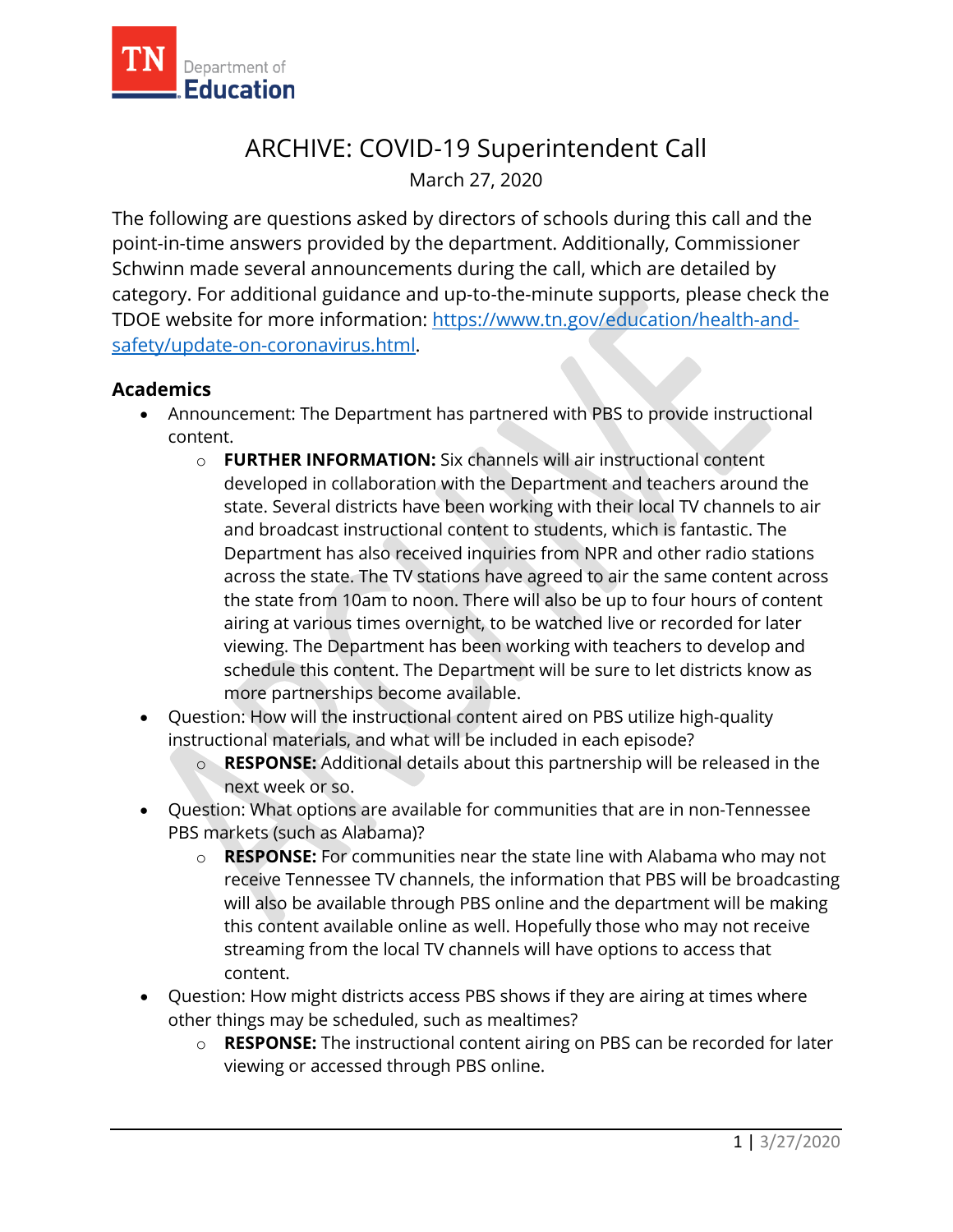

### **Nutrition**

- Announcement: Updates related to school nutrition and relevant waivers.
	- o **FURTHER INFORMATION**: As the COVID-19 response efforts continue to unfold, the Department will provide additional updates related to nutrition programs, including updated available flexibilities. The information below reflects key program requirements with new options to ensure students may continue to receive these essential services.
		- 1. Meal Pattern Waiver: The U.S. Department of Agriculture (USDA) has released a nationwide waiver to states to permit school food authorities (SFAs) to vary from meal pattern requirements. In order to utilize the waiver, SFAs must send notice to the state agency for approval. Requests should include a brief justification of the challenge creating the need and details of which meal pattern component is impacted. These requests should follow the template available on TDOE's COVIID-19 page (Meal Pattern Flexibility Form) and be sent directly to Sandy.Dawes@tn.gov, School Nutrition State Director.
			- a. While nutrition programs are encouraged to maintain and meet nutrition standards for each program to the greatest extent possible, approved waivers will allow districts to serve meals without all meal pattern requirements in place. The nationwide waiver is currently in effect until April 30, 2020, and will be reassessed on a rolling basis. (Waiver memo is available on TDOE's COVID-19 web page.)
		- 2. Child Present for Meal Service Waiver: Under a recently released nationwide waiver, TDOE is now waiving the requirement for children to be present at the time of meal service. Parent and guardians may now pick-up school meals from service sites on behalf of their children. SFAs must have plans in place to ensure accountability and program integrity, specifically ensuring meals go to children under 18 and duplicate meals are not distributed to any child. This waiver is effective immediately and remains in effect until June 30, 2020, or until expiration of the federally declared public health emergency, whichever is earlier. (Waiver memo is available on TDOE's COVID-19 web page.)
		- 3. Support Opportunities: USDA, TDOE, and various partner organizations are continuously exploring new support strategies to ensure meal service and nutrition supports continue for students.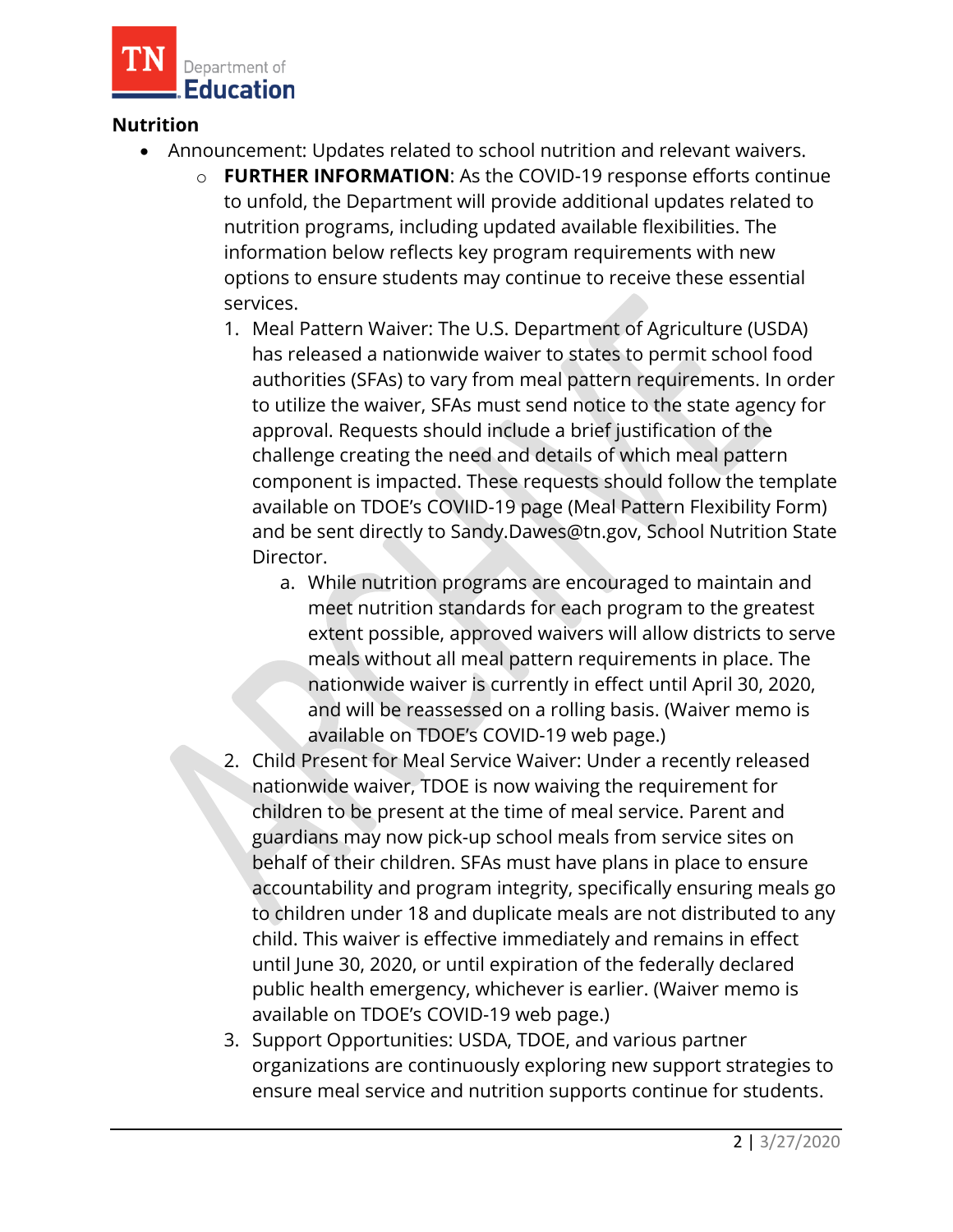

As these opportunities become available, the department will share the program information with both Directors of Schools and local nutrition directors to support any applications and program implementation. These will also be updated in the School Nutrition Toolkit.

a. Meals to You: USDA has partnered with the Baylor University Collaborative on Hunger and Poverty to expand its Meals to You program to target rural schools that need assistance in providing meals to FRPL students. The program partners districts with vendors to provide 5 days' worth of shelfstable, nutritious meals that are packaged and delivered directly to student homes. The program will prioritize students who do not currently have access to a nutrition program site and have an active outbreak of COVID-19. Schools must also have closures scheduled for at least four weeks at the time of the application to be eligible. USDA hopes to continue to expand the capacity of the program in the coming weeks and months. More specific application information is available on the program website, available here, or please contact Rachel Draper

(Rachel.E.Draper@tn.gov) for additional questions.

b. No Kid Hungry: No Kid Hungry is providing the opportunity for school districts and nonprofit organizations to apply for some additional funding during these uncertain times. \$5 million in emergency grant funds is being offered nationwide to support local school districts and nonprofit organizations to ensure kids get nutritious foods during school closures. For more information please visit the No Kid Hungry website.

## **Special Populations**

- Announcement: The call focusing on Special Education will be moving to Monday, March 30 at 1pm CT and will be extended to 45 minutes.
	- o **FURTHER INFORMATION:** The Department is seeking additional clarity and guidance from the US Department of Education. The Department's special populations team will notify district special education directors of this change. This will allow the Department to respond to feedback from districts and, ideally, have clarified special education guidance from the US Department of Education that the Department have not yet received. The Department will still address some bigger picture questions, but given that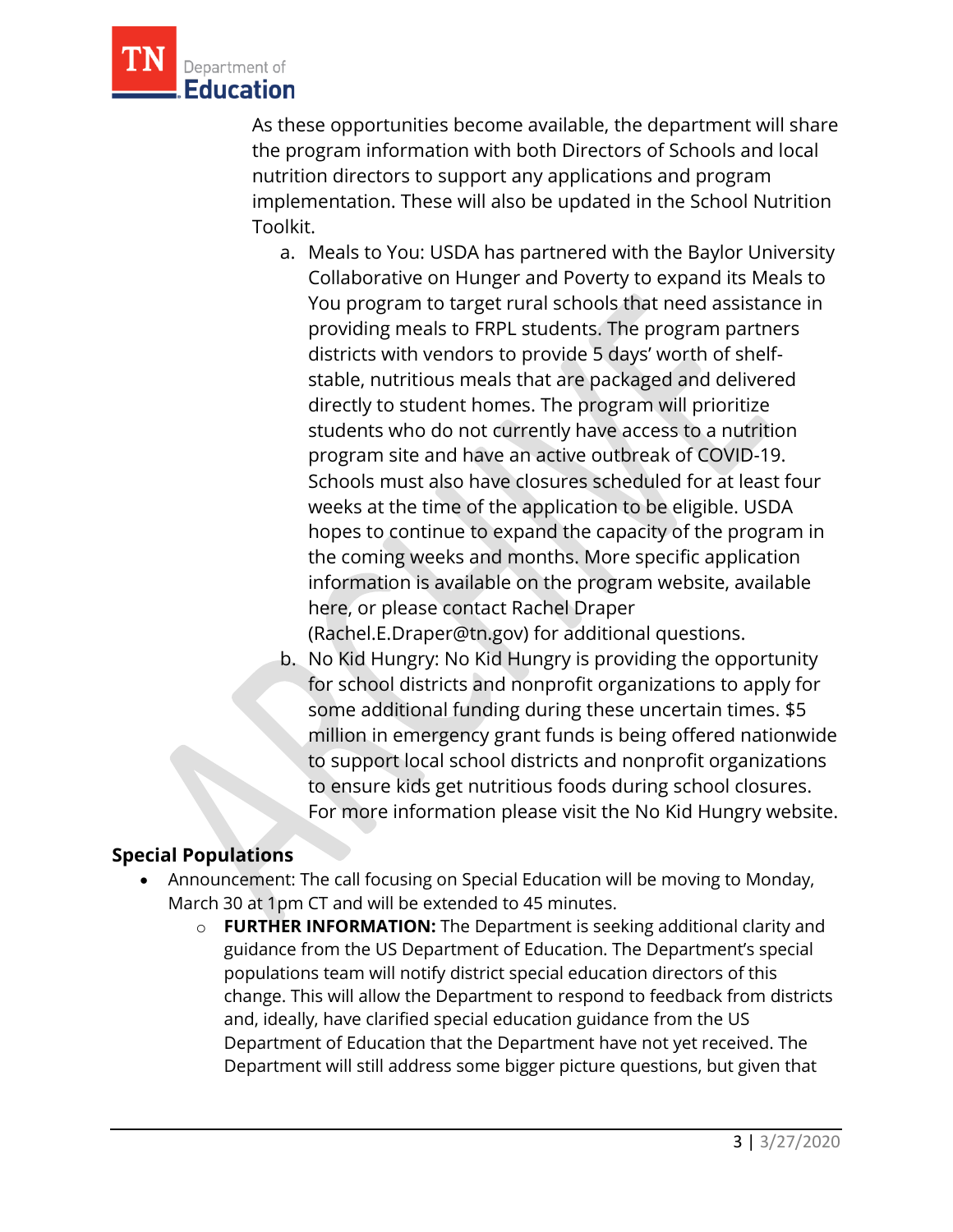

this is federal law, the Department requires some response from USDOE on specific questions from districts.

- Question: How should districts proceed with current IDEA discretionary grants and the status of applying for next year's grants?
	- o **RESPONSE:** Districts with questions related to their current IDEA discretionary grants should reach out to Allison Davey at [Allison.Davey@tn.gov.](mailto:Allison.Davey@tn.gov) Grant applications for next year's discretionary grants will remain open in ePlan until May 15<sup>th</sup>. This deadline may be revisited depending on the length of school closures.

## **Staffing**

- Question: Please discuss any updates about PDPs for teachers.
	- o **RESPONSE**: The Department recommends that districts exercise additional flexibility for educators with licenses expiring August 31, 2020, who are impacted by closures or cancellations of professional development activities. Online learning and development activities that meet the state board requirements for the award of PDPs should be accepted. Information about qualifying activities is available [here.](https://www.tn.gov/content/dam/tn/education/health-&-safety/Educator%20and%20EPP%20Candidate%20COVID%20Guidance%203.25.20.pdf)

Along with the other licensure and evaluation questions, this should be addressed at the upcoming State Board meeting on April 9 through emergency rule or policy guidance.

# **Communications**

- Announcement: In response to district feedback, starting next week, commissioner calls with superintendents have been moved to Mondays, Wednesdays and Fridays at 1 pm CT.
- Announcement: The Department has added additional information to the COVID-19 page on the website.
	- o **FURTHER INFORMATION:** For convenience, the top of the coronavirus webpage now includes a panel at the very top with a daily update, which is updated in real time to list resources that are either newly added or updated that day.

# **Federal Programs**

• Announcement: The Coronavirus Aid, Relief, and Economic Security Act (CARES Act), was signed into law today by President Trump. The Department will review this legislation thoroughly and provide guidance on the law's impacts on districts and schools.